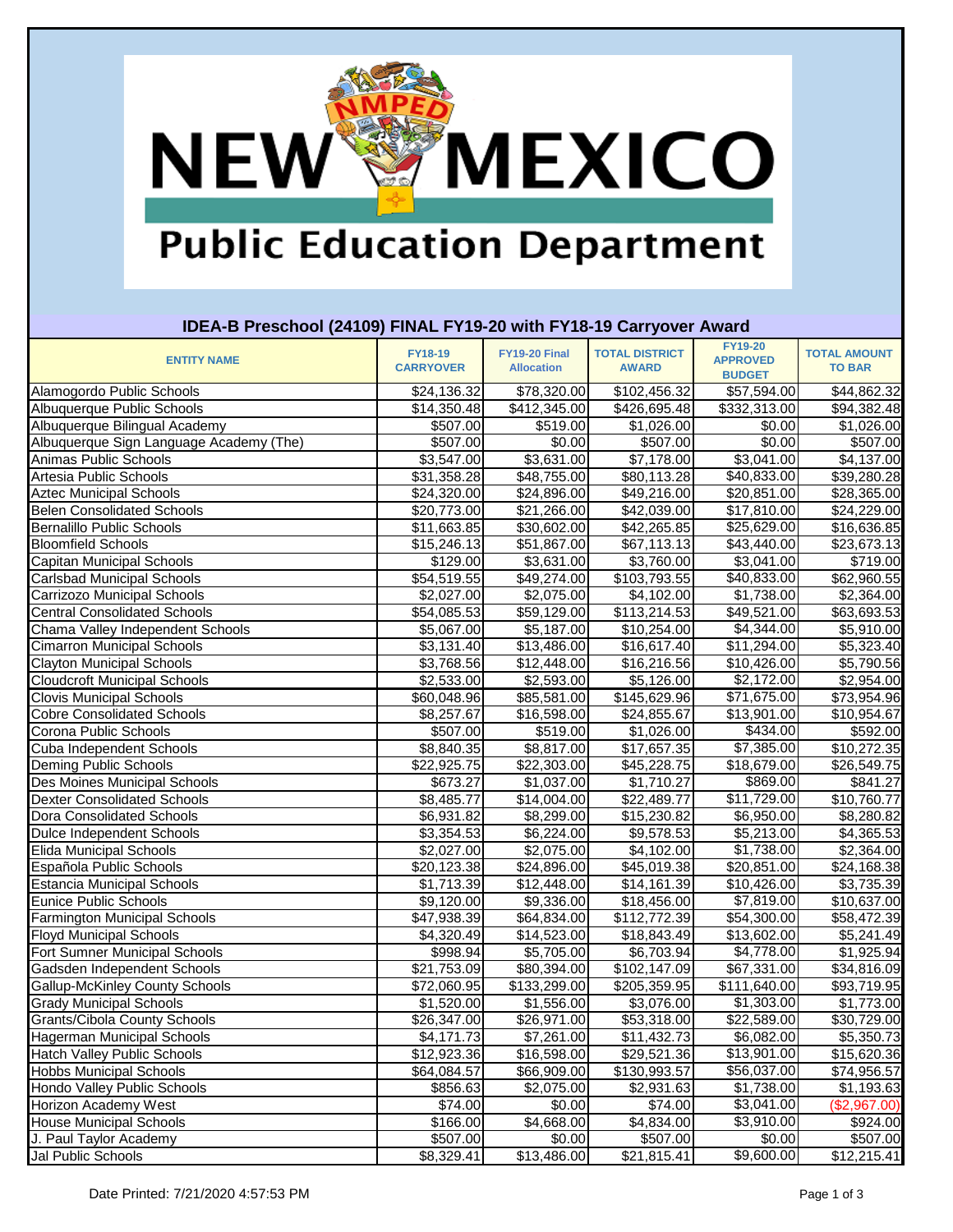## **NEW MEXICO**

#### **Public Education Department**

| IDEA-B Preschool (24109) FINAL FY19-20 with FY18-19 Carryover Award |                                    |                                           |                                       |                                                    |                                      |  |
|---------------------------------------------------------------------|------------------------------------|-------------------------------------------|---------------------------------------|----------------------------------------------------|--------------------------------------|--|
| <b>ENTITY NAME</b>                                                  | <b>FY18-19</b><br><b>CARRYOVER</b> | <b>FY19-20 Final</b><br><b>Allocation</b> | <b>TOTAL DISTRICT</b><br><b>AWARD</b> | <b>FY19-20</b><br><b>APPROVED</b><br><b>BUDGET</b> | <b>TOTAL AMOUNT</b><br><b>TO BAR</b> |  |
| Jemez Mountain Public Schools                                       | \$6,080.00                         | \$6,224.00                                | \$12,304.00                           | \$5,213.00                                         | \$7,091.00                           |  |
| Jemez Valley Public Schools                                         | \$6,080.00                         | \$6,224.00                                | \$12,304.00                           | \$5,213.00                                         | \$7,091.00                           |  |
| Lake Arthur Municipal Schools                                       | \$3,040.00                         | \$3,112.00                                | \$6,152.00                            | \$2,606.00                                         | \$3,546.00                           |  |
| Las Cruces Public Schools                                           | \$46,476.98                        | \$148,341.00                              | $\overline{$}194,817.98$              | $\overline{$124,237.00}$                           | \$70,580.98                          |  |
| Las Vegas City Public Schools                                       | \$352.73                           | \$8,817.00                                | \$9,169.73                            | \$7,385.00                                         | \$1,784.73                           |  |
| Logan Municipal Schools                                             | \$4,186.69                         | \$5,705.00                                | \$9,891.69                            | \$4,778.00                                         | \$5,113.69                           |  |
| Lordsburg Municipal Schools                                         | \$32,122.61                        | \$29,564.00                               | \$61,686.61                           | \$24,761.00                                        | \$36,925.61                          |  |
| Los Alamos Public Schools                                           | \$7,378.36                         | \$20,747.00                               | \$28,125.36                           | \$17,376.00                                        | \$10,749.36                          |  |
| Los Lunas Public Schools                                            | \$58,317.02                        | \$55,498.00                               | \$113,815.02                          | \$46,480.00                                        | \$67,335.02                          |  |
| Loving Municipal Schools                                            | \$1,811.70                         | \$7,261.00                                | \$9,072.70                            | \$6,082.00                                         | \$2,990.70                           |  |
| Lovington Municipal Schools                                         | \$20,617.69                        | \$36,307.00                               | \$56,924.69                           | \$30,408.00                                        | \$26,516.69                          |  |
| Magdalena Municipal Schools                                         | \$2,286.39                         | \$11,929.00                               | \$14,215.39                           | \$9,991.00                                         | \$4,224.39                           |  |
| <b>Maxwell Municipal Schools</b>                                    | \$1,949.72                         | \$2,593.00                                | \$4,542.72                            | \$2,172.00                                         | \$2,370.72                           |  |
| Melrose Municipal Schools                                           | \$2,697.23                         | \$4,668.00                                | \$7,365.23                            | \$3,910.00                                         | \$3,455.23                           |  |
| <b>Mesa Vista Consolidated Schools</b>                              | \$4,560.00                         | \$4,668.00                                | \$9,228.00                            | $\overline{$3,910.00}$                             | \$5,318.00                           |  |
| Mission Achievement and Success Charter School                      | \$1,520.00                         | \$0.00                                    | \$1,520.00                            | \$869.00                                           | \$651.00                             |  |
| Montessori Elementary School (The)                                  | \$507.00                           | \$0.00                                    | \$507.00                              | \$869.00                                           | (\$362.00)                           |  |
| Mora Independent Schools                                            | \$6,587.00                         | \$6,743.00                                | \$13,330.00                           | \$5,647.00                                         | \$7,683.00                           |  |
| Moriarty-Edgewood School District                                   | \$22,195.71                        | \$47,718.00                               | \$69,913.71                           | \$39,964.00                                        | \$29,949.71                          |  |
| <b>Mosquero Municipal Schools</b>                                   | $\overline{$}328.74$               | \$2,075.00                                | $$2,403.\overline{74}$                | \$1,738.00                                         | \$665.74                             |  |
| Mountainair Public Schools                                          | \$8,107.00                         | \$8,299.00                                | \$16,406.00                           | \$6,950.00                                         | \$9,456.00                           |  |
| NM School for the Blind and Visually Impaired                       | \$255.90                           | \$1,037.00                                | \$1,292.90                            | \$869.00                                           | \$423.90                             |  |
| NM School for the Deaf                                              | \$2,027.00                         | \$2,075.00                                | \$4,102.00                            | \$1,738.00                                         | \$2,364.00                           |  |
| North Valley Academy                                                | \$306.37                           | \$0.00                                    | \$306.37                              | \$2,606.00                                         | (\$2,299.63)                         |  |
| Pecos Independent School District                                   | \$8,374.08                         | \$7,780.00                                | \$16,154.08                           | \$6,516.00                                         | \$9,638.08                           |  |
| Peñasco Independent Schools                                         | \$3,878.80                         | \$5,187.00                                | \$9,065.80                            | \$4,344.00                                         | \$4,721.80                           |  |
| Pojoaque Valley Public Schools                                      | \$3,221.50                         | \$3,112.00                                | \$6,333.50                            | \$2,606.00                                         | \$3,727.50                           |  |
| <b>Portales Municipal Schools</b>                                   | \$15,801.02                        | $\overline{$28,527.00}$                   | \$44,328.02                           | $\overline{$}23,892.00$                            | \$20,436.02                          |  |
| Quemado Independent Schools                                         | \$2,027.00                         | \$2,075.00                                | \$4,102.00                            | \$3,318.00                                         | \$784.00                             |  |
| Questa Independent Schools                                          | \$3,040.00                         | \$3,112.00                                | \$6,152.00                            | $\overline{$}2,606.00$                             | \$3,546.00                           |  |
| <b>Raton Public Schools</b>                                         | \$6,391.35                         | \$29,046.00                               | \$35,437.35                           | \$24,326.00                                        | \$11,111.35                          |  |
| <b>Red River Valley Charter School</b>                              | \$0.00                             | \$519.00                                  | \$519.00                              | \$0.00                                             | \$519.00                             |  |
| Reserve Independent Schools                                         | \$2,515.53                         | \$5,705.00                                | \$8,220.53                            | \$4,778.00                                         | \$3,442.53                           |  |
| Rio Rancho Public Schools                                           | \$30,622.61                        | \$57,573.00                               | \$88,195.61                           | \$48,218.00                                        | \$39,977.61                          |  |
| <b>Roswell Independent Schools</b>                                  | \$100,549.00                       | \$101,660.00                              | \$202,209.00                          | \$85,142.00                                        | \$117,067.00                         |  |
| Ruidoso Municipal Schools                                           | \$6,093.65                         | \$29,564.00                               | \$35,657.65                           | \$24,761.00                                        | \$10,896.65                          |  |
| San Jon Municipal Schools                                           | \$2,545.98                         | \$4,668.00                                | \$7,213.98                            | \$3,910.00                                         | \$3,303.98                           |  |
| Sandoval Academy of Bilingual Education                             | \$277.00                           | \$0.00                                    | \$277.00                              | \$0.00                                             | \$277.00                             |  |
| Santa Fe Public Schools                                             | \$34,520.34                        | \$50,830.00                               | \$85,350.34                           | \$42,571.00                                        | \$42,779.34                          |  |
| Santa Rosa Consolidated Schools                                     | \$6,556.28                         | \$9,336.00                                | \$15,892.28                           | \$7,819.00                                         | \$8,073.28                           |  |
| School of Dreams Academy                                            | \$16,720.00                        | \$11,929.00                               | \$28,649.00                           | \$0.00                                             | \$28,649.00                          |  |
| <b>Silver Consolidated School District</b>                          | \$3,353.06                         | \$23,859.00                               | \$27,212.06                           | \$19,982.00                                        | \$7,230.06                           |  |
| Socorro Consolidated Schools                                        | \$22,358.45                        | \$19,191.00                               | \$41,549.45                           | \$15,204.00                                        | \$26,345.45                          |  |
| <b>Springer Municipal Schools</b>                                   | \$4,053.00                         | \$4,149.00                                | \$8,202.00                            | \$3,475.00                                         | \$4,727.00                           |  |
| <b>Taos Municipal Schools</b>                                       | \$24,605.94                        | \$23,340.00                               | \$47,945.94                           | \$18,679.00                                        | \$29,266.94                          |  |
| Taos Integrated School of the Arts                                  | \$507.00                           | \$0.00                                    | \$507.00                              | \$0.00                                             | \$507.00                             |  |